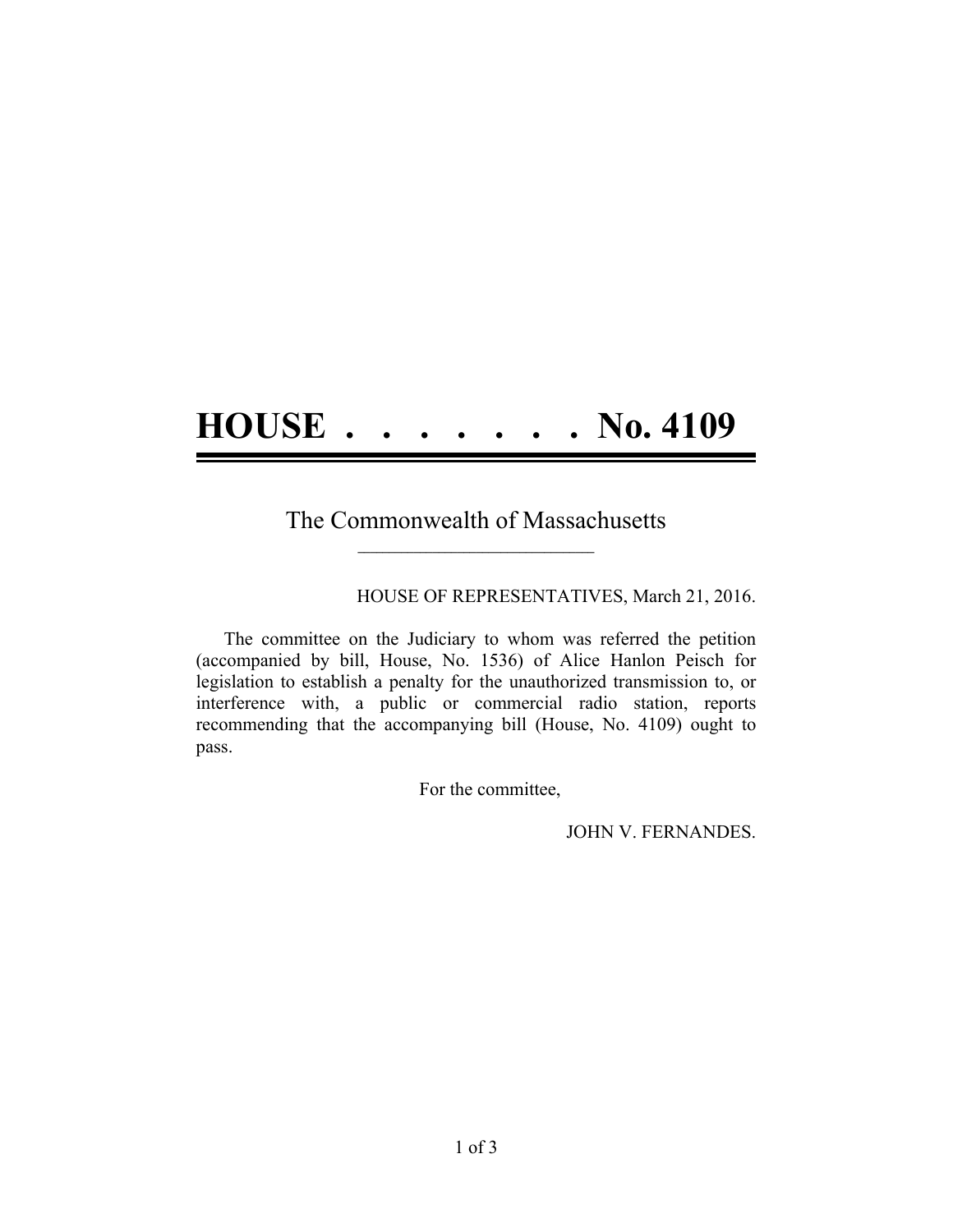## The Commonwealth of Massachusetts

**In the One Hundred and Eighty-Ninth General Court (2015-2016) \_\_\_\_\_\_\_\_\_\_\_\_\_\_\_**

**\_\_\_\_\_\_\_\_\_\_\_\_\_\_\_**

An Act relative to an unauthorized radio telecommunication.

Be it enacted by the Senate and House of Representatives in General Court assembled, and by the authority *of the same, as follows:*

| 1              | SECTION 1: The General Laws, as appearing in the 2012 Official Edition, is hereby              |
|----------------|------------------------------------------------------------------------------------------------|
| 2              | amended by inserting after chapter 93I, the following chapter:-                                |
| 3              | Chapter 93J UNAUTHORIZED RADIO TELECOMMUNICATION                                               |
| $\overline{4}$ | SECTION 1. As used in this chapter the following words shall, unless the context clearly       |
| 5              | requires otherwise, have the following meanings:—                                              |
| 6              | "Emission," radiation produced, or the production of radiation, by a radio transmitting        |
| 7              | station.                                                                                       |
| 8              | "License," a radio frequency assigned by the Federal Communications Commission for             |
| 9              | use by amplitude modulation (AM) radio stations between the frequencies of five hundred thirty |
| 10             | kilohertz (kHz) to seventeen hundred kilohertz (kHz), or frequency modulation (FM) radio       |
| 11             | stations between the frequencies of eighty-eight megahertz (MHz) to one hundred eight          |
| 12             | megahertz (MHz).                                                                               |